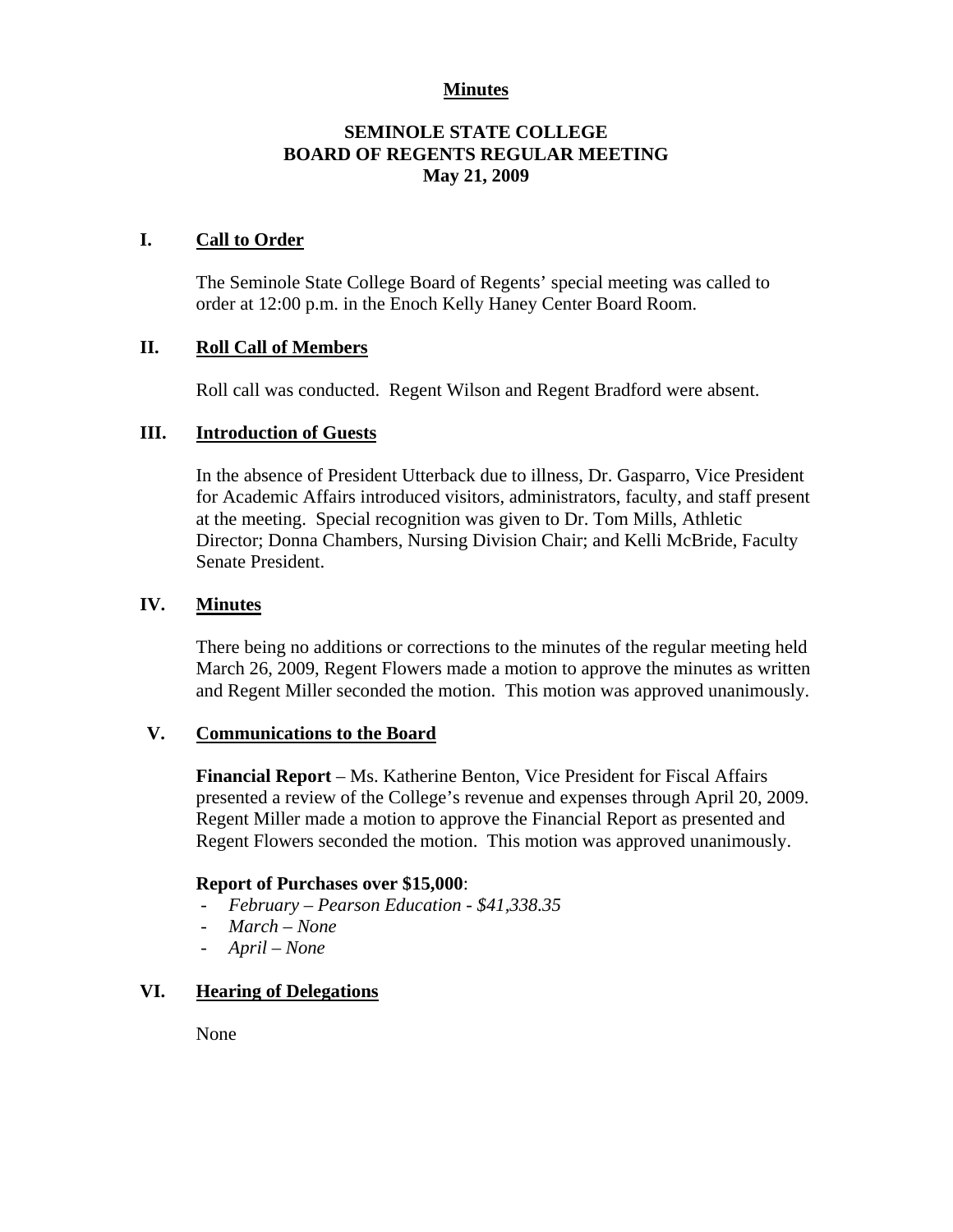Minutes SSC Board of Regents Regular Meeting May 21, 2009 Page 2

## **VII. President's Report**

Dr. Gasparro discussed items under the President's Report and the Business portion of the agenda by utilizing a PowerPoint presentation. (See enclosed copy of the PowerPoint presentation)

*Personnel Update* – Dr. Gasparro updated the Board on one personnel change. Dr. Diana Lynd has retired from the Early Childhood Development department.

*Campus Activities* – Dr. Gasparro updated the Board on several campus activities. These activities included: the President's Leadership Class traveled to the Penitentiary in McAlester for a tour; INTEGRIS donated a generator to the College to be used for emergency back-up; Seminole State College and the Wewoka Industrial Authority were honored at the OSRHE Economic Development Partnership Recognition Program; Kenneth and Rose Henderson hosted the President's Leadership Class at their home where Brad Carter spoke to the class about his experiences in Iraq; several Seminole State College students attended Law Day in Wewoka on April  $28<sup>th</sup>$ ; the Henderson Park dedication was held on April 28<sup>th</sup>; the SSC Educational Foundation Banquet was held on May  $5<sup>th</sup>$ ; the Seminole Arts Council, the Seminole Chamber of Commerce, and Seminole State College sponsored a visit by Ronald Radford a Flamenco guitarist to campus; Phi Theta Kappa held their induction ceremony on April  $9<sup>th</sup>$ ; the Seminole men's golf team traveled to Daytona Beach, Florida for the national competition; the men's tennis team placed  $5<sup>th</sup>$  at Nationals in Plano, Texas; the women's tennis team placed  $11<sup>th</sup>$  at Nationals in Tucson, Arizona; the Lady Trojan softball team placed  $3<sup>rd</sup>$  at nationals in St. George, Utah; the Trojan baseball team was traveling to Grand Junction, Colorado for the national tournament; commencement and the nursing pinning was held on May  $15<sup>th</sup>$ ; and the Nursing Division received notification of 5 years accreditation from the Oklahoma Board of Nursing.

*Higher Learning Commission Update* – Dr. Gasparro updated the Board on the progress of the Self-Study Steering Committee's preparations for the Fall accreditation visit from the Higher Learning Commission.

*Regent Appointment* – Dr. Gasparro informed the Board the Kenneth Henderson has been officially confirmed as a Regent for the Seminole State College Board of Regents and will begin his term July, 2009 for seven years.